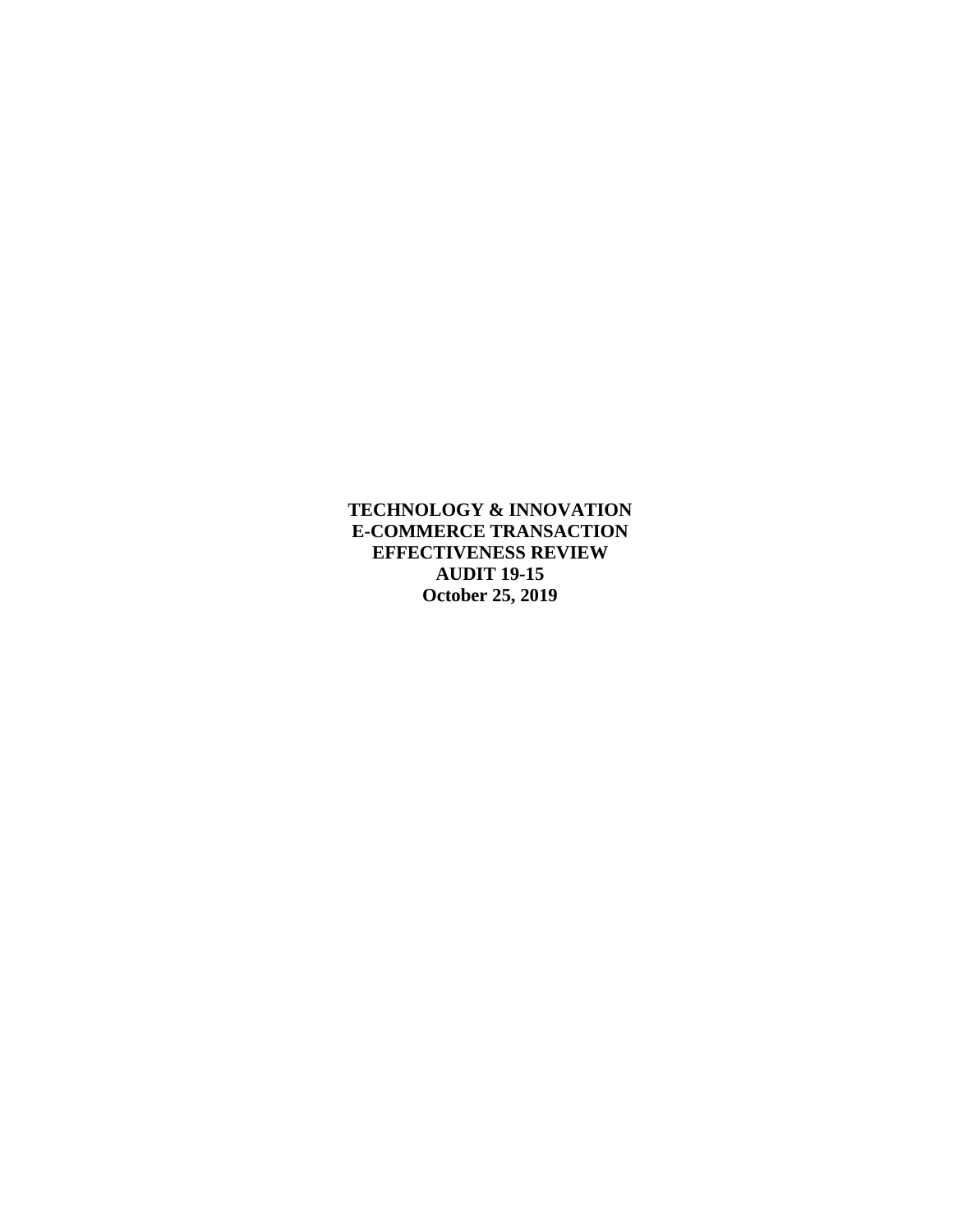# **CITY OF TAMPA**



**Jane Castor, Mayor**

**Internal Audit Department**

**Christine Glover, Internal Audit Director**

October 25, 2019

Honorable Jane Castor Mayor, City of Tampa 1 City Hall Plaza Tampa, Florida

RE: E-commerce Transaction Effectiveness Review, Audit 19-15

Dear Mayor Castor:

Attached is the Internal Audit Department's report on Technology & Innovation, E-commerce Transaction Effectiveness Review.

We thank the aforementioned management and staff for their cooperation and assistance during this audit.

Sincerely,

/s/ Christine Glover

Christine Glover Internal Audit Director

cc: John Bennett, Chief of Staff Dennis Rogero, Chief Financial Officer Russell Haupert, Chief Technology Officer Ernest Mueller, Senior Assistant City Attorney II Don Disler, MIS Project Leader Rob Edwards, MIS Project Leader

**315 E. Kennedy Blvd Tampa, Florida 33602 (813) 274-7159**

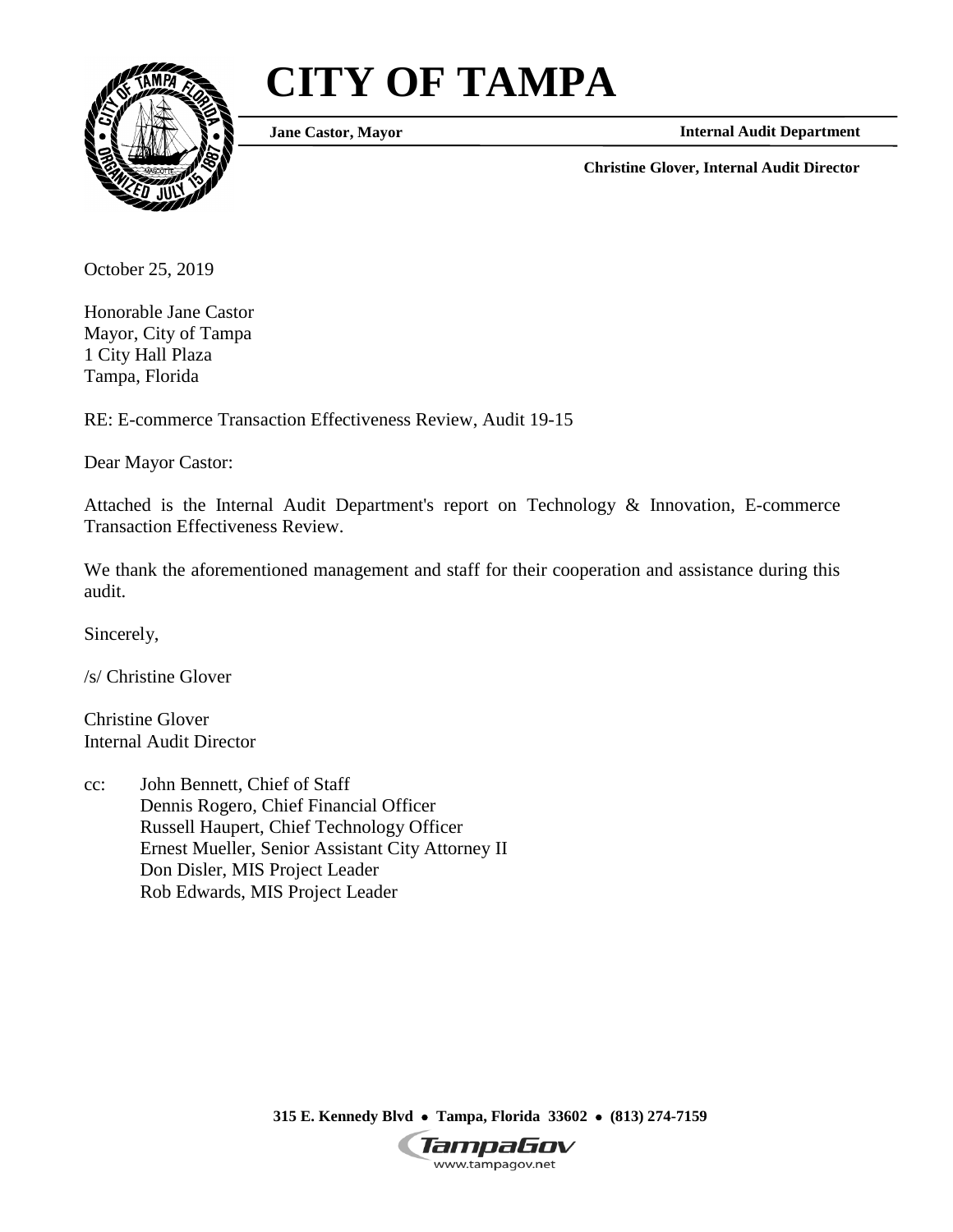# **TECHNOLOGY & INNOVATION E-COMMERCE TRANSACTION EFFECTIVENESS REVIEW AUDIT 19-15**

/s/ Anthony D. Tiwari \_\_\_\_\_\_\_\_\_\_\_\_\_\_\_\_\_\_\_\_\_\_\_\_\_\_\_\_\_\_\_\_\_\_\_\_\_\_\_

Auditor

/s/ Christine Glover \_\_\_\_\_\_\_\_\_\_\_\_\_\_\_\_\_\_\_\_\_\_\_\_\_\_\_\_\_\_\_\_\_\_\_\_\_\_\_

Audit Director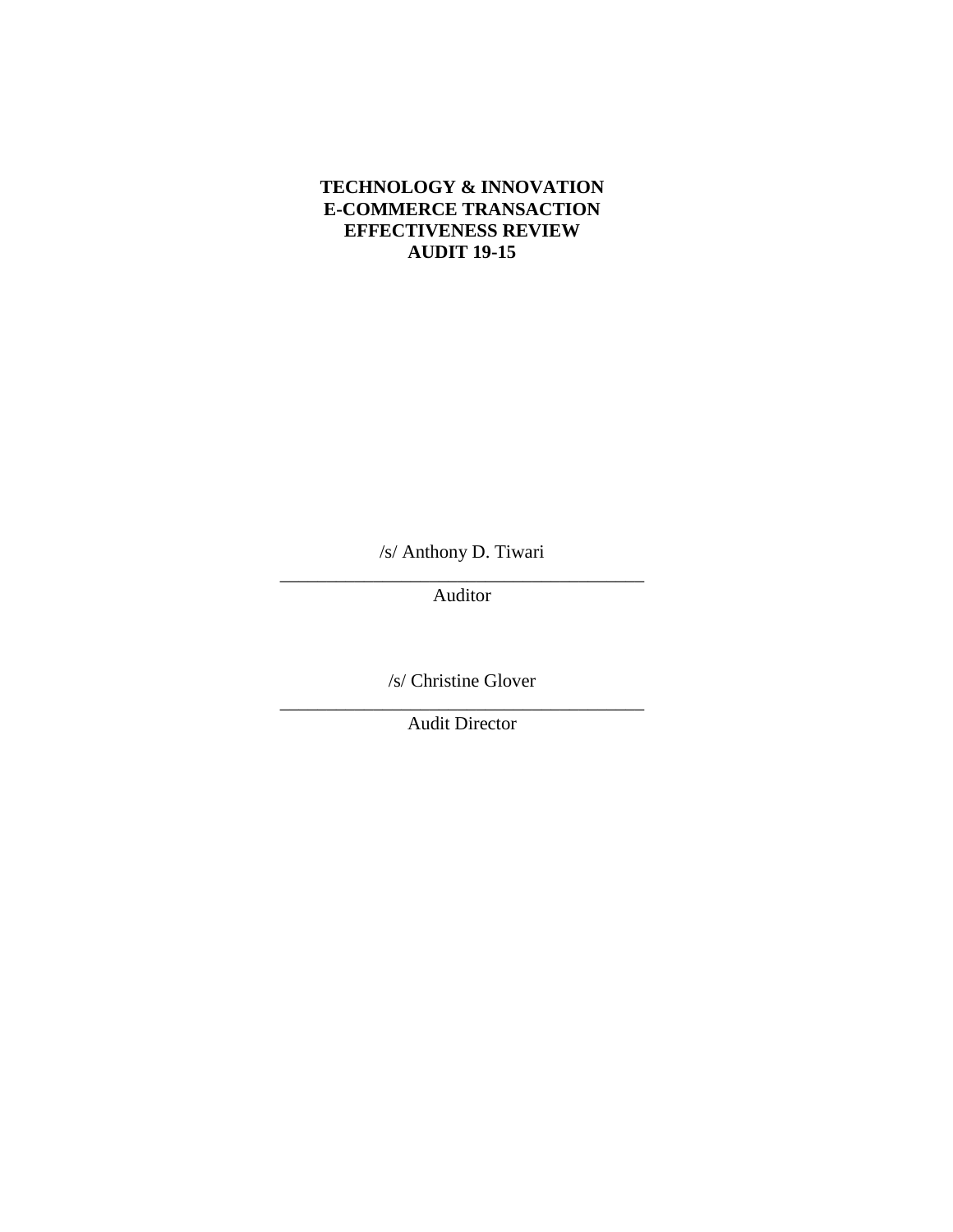## **TECHNOLOGY & INNOVATION E-COMMERCE TRANSACTION EFFECTIVENESS REVIEW AUDIT 19-15**

## **BACKGROUND**

Electronic commerce (e-commerce) refers to any type of business or commercial transaction that involves the transfer of information across the Internet. E-commerce has become a business-critical function of the Internet for virtually every enterprise<sup>1</sup>. The City of Tampa (COT) uses e-commerce functions to conduct daily, business-to-business and business-tocustomer, online transactions. The Technology & Innovation Department (T&I) has a division designated to manage the technical aspects of COT's e-commerce functions.

The division oversees the technical processes and maintenance of the e-commerce infrastructure. The infrastructure allows for seamless credit card payment transactions between the customer and department that offer online payments for services.

### **STATEMENT OF OBJECTIVES**

This audit was conducted in accordance with the Internal Audit Department's FY19 Audit Agenda. The objectives of the audit were to assess:

- 1. The effectiveness of internal controls for managing e-commerce applications.
- 2. The controls in place to protect and secure e-commerce transactions.
- 3. The number of failed e-commerce transactions.
- 4. The process to effectively identify and remediate failed e-commerce transactions.

#### **STATEMENT OF SCOPE**

 $\overline{a}$ 

The audit period covered 2018 and 2019. Both qualitative and quantitative assessments were performed to determine whether the management and staff of the division were fulfilling their stated duties and responsibilities in an effective and efficient manner. Original records as well as copies were used as evidence and verified through observation and physical examination.

<sup>&</sup>lt;sup>1</sup> E-commerce & PKI Assurance, Control Objectives for Information and Related Technologies.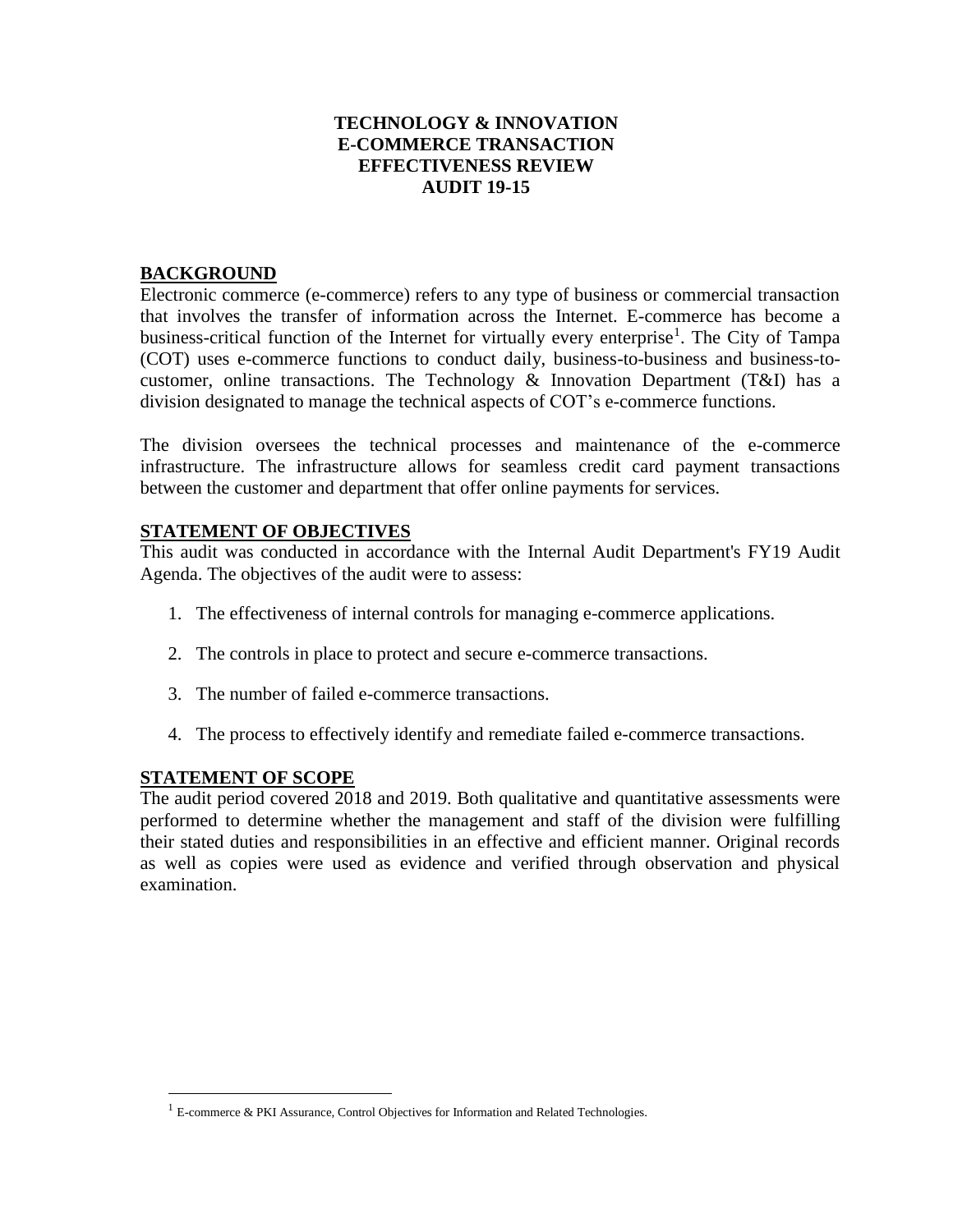# **STATEMENT OF METHODOLOGY**

We achieved our audit objectives by utilizing the following methods:

- 1. Conducted interviews with management to gain an understanding of the internal control environment.
- 2. Researched external frameworks to gain an understanding of the management of an ecommerce infrastructure.
- 3. Reviewed internal policy and procedures manuals to determine alignment with industry best practices.
- 4. Performed a data reliability analysis to determine completeness and accuracy of system-generated information used by management.
- 5. Reviewed contracts between COT and the vendor to gain an understanding of the agreement for services provided.

# **STATEMENT OF AUDITING STANDARDS**

We conducted this performance audit in accordance with generally accepted government auditing standards. Those standards require that we plan and perform the audit to obtain sufficient, appropriate evidence to provide a reasonable basis for our findings and conclusions based on our audit objectives. We believe that the evidence obtained provides a reasonable basis for our conclusions based on our audit objectives.

## **NOTEWORTHY ACCOMPLISHMENTS**

In order to mitigate the many risks associated with the management of e-commerce transactions, the division has implemented methodical processes to identify application issues and early detection of failed transactions.

## **AUDIT CONCLUSIONS**

Based upon the audit work performed, our conclusions are as follows:

- 1. The internal controls for managing e-commerce applications are effective; however, there is a need for a risk-based approach to monitoring outsourced vendors that process e-commerce payments.
- 2. The controls in place to protect and secure e-commerce transactions are effective and aligned to T&I's policies.
- 3. The number of failed e-commerce transactions are acceptable to industry standard.
- 4. The process to effectively identify and remediate failed e-commerce transactions are supported with automated and manual monitoring for full accountability between departments.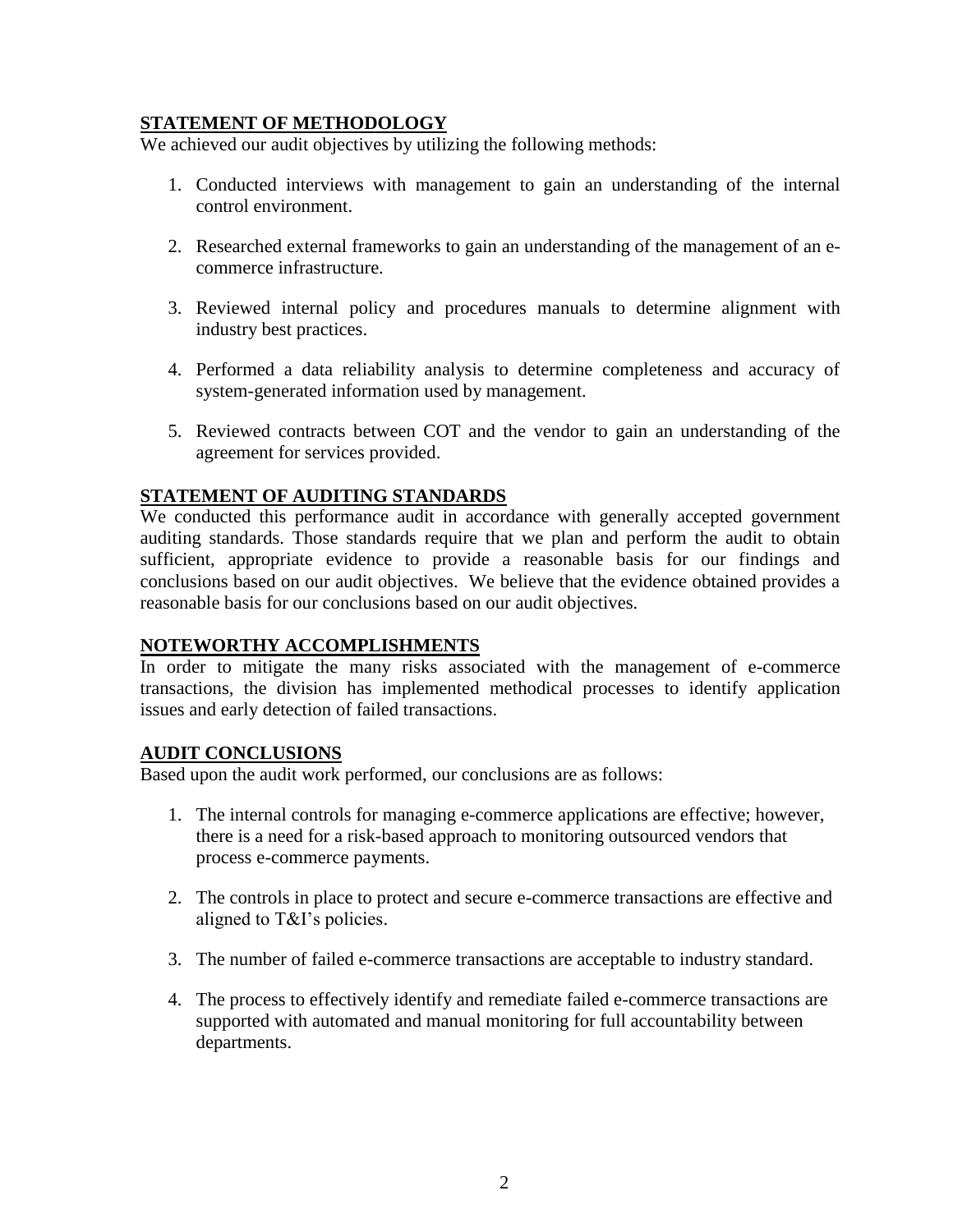# **VENDOR RISK MANAGEMENT**

STATEMENT OF CONDITION: The T&I administration has outsourced the e-commerce payment process, to third party vendors, for all credit card payments. The contract for services between the vendor and COT allows COT to monitor the vendor's security and overarching Payment Card Industry Data Security Standard (PCI-DSS) requirements. However, there has been no prior review of the vendors' independent auditor report on their PCI compliance, security, or business continuity measures.

CRITERIA: The T&I administration uses PCI-DSS framework standards, which require maintaining a program to monitor the service providers' compliance status at least annually. The guidelines further recommend that reports and records provided by the third party should be regularly monitored, and reviewed. This includes reviewing third party audit trails and records of security events, operational problems, failures, tracing of faults and disruptions related to the service delivered.

CAUSE: T&I's administration has not adopted best practices to utilize a formal third party risk management process. The contract between the vendor and COT in section 2.9 Reporting and Query Requirements, describes that the Statement on Standards for Attestation Engagements Statement report (SSAE 16) is available on a yearly basis, within 60 days after being published, by their independent auditors.

EFFECT OF CONDITION: The vendor may be exposed to data breaches, operational failure and business continuity issues described in an independent auditor's SSAE 16 report. Inadequate controls on the vendor's network could allow security threats to COT customers as the vendor has authorization to process PCI data.

RECOMMENDATION: T&I should select a risk-based program for monitoring third party relationships and reviewing the independent auditor's SSAE 16 reports; specifically those service organizations that involve critical activities with the potential to be exposed to significant risk. T&I should align the required policies, processes and guidelines to the objectives of the monitoring program.

MANAGEMENT RESPONSE: T&I recognizes the need for adequate monitoring of the controls for these third party payment processors. As part of our normal risk management process, we routinely monitor these providers, and handle general compliance for these under our respective comprehensive external financial, PCI, and Criminal Justice Information Services (CJIS) audits. In the past, we have and do review System and Organization Controls Report (SOC) reports when requested as part of the yearly external financial audit, as is currently the case with Oracle on Demand.

The City utilizes Cybersource and PlugandPlay as e-Commerce gateways. Cybersource has been in existence since 1994 and is a division of Visa Inc with over 400,000 merchants globally across major industries. Plug'n Pay Technologies has been providing e-commerce solutions to more than 40,000 merchants since 1996. While these are respected and well run organizations, we agree with the audit comments, and have requested the appropriate reports